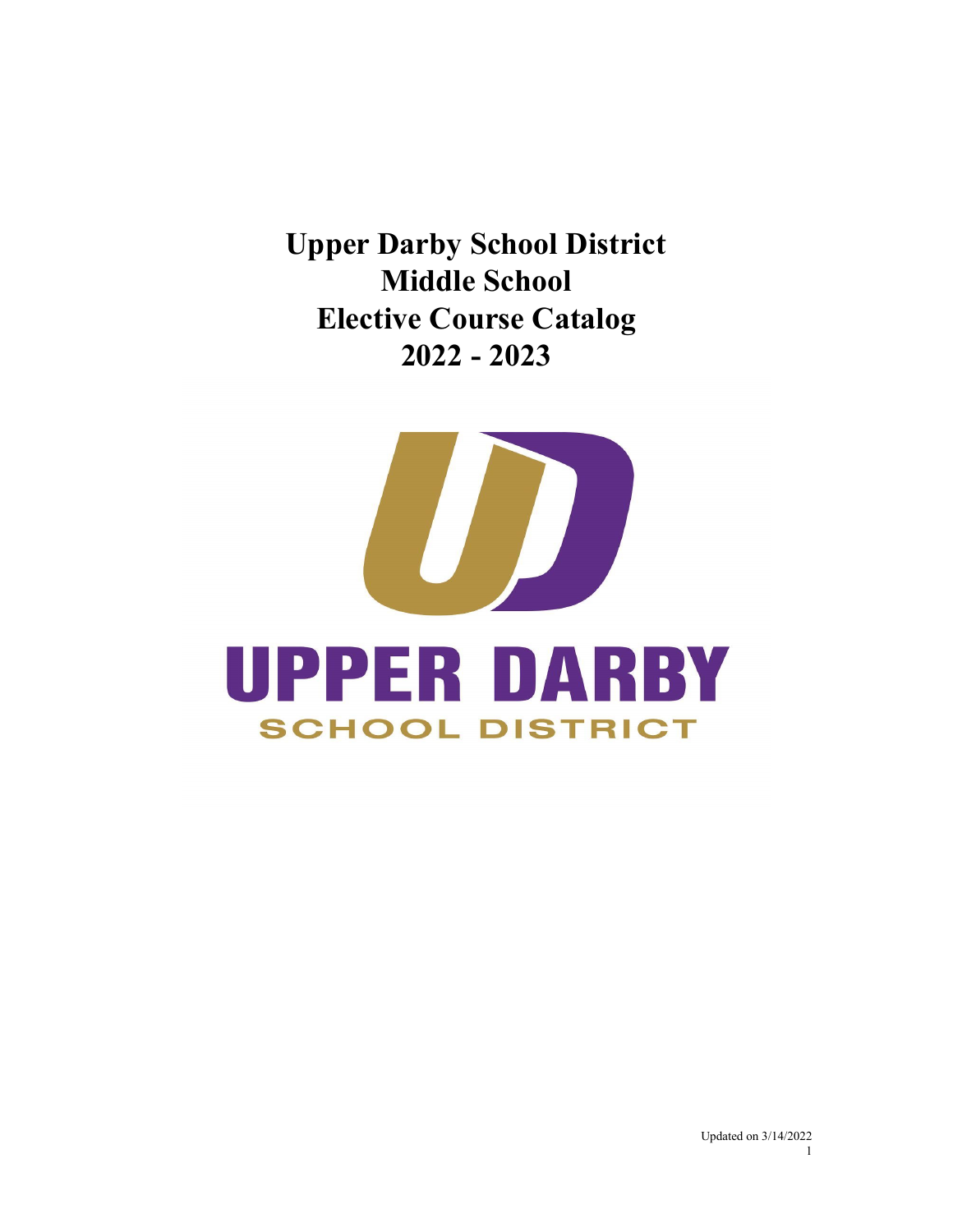## **Table of Contents**

| <b>Section 1: Grade Level "Wheel" Electives</b>           | $\overline{\mathbf{3}}$ |
|-----------------------------------------------------------|-------------------------|
| Grade Level Electives Descriptions                        | $\overline{4}$          |
| Business, Computer, & Information Technology (BCIT)       | $\overline{4}$          |
| Health                                                    | $\overline{4}$          |
| Computer Science & Technology Education                   | 5                       |
| Art                                                       | 5                       |
| Music                                                     | 5                       |
| <b>Section 2: Additional offerings (90-day electives)</b> | 6                       |
| <b>English and Language Arts</b>                          | 6                       |
| Social Studies                                            | 7                       |
| Math                                                      | 9                       |
| Science                                                   | 10                      |
| Health and Physical Education                             | 11                      |
| Technology, Computer Skills, Career, and Application      | 12                      |
| Art                                                       | 15                      |
| Dance                                                     | 17                      |
| Theatre                                                   | 18                      |
| Music                                                     | 19                      |
| World Languages                                           | 20                      |
| Leadership                                                | 20                      |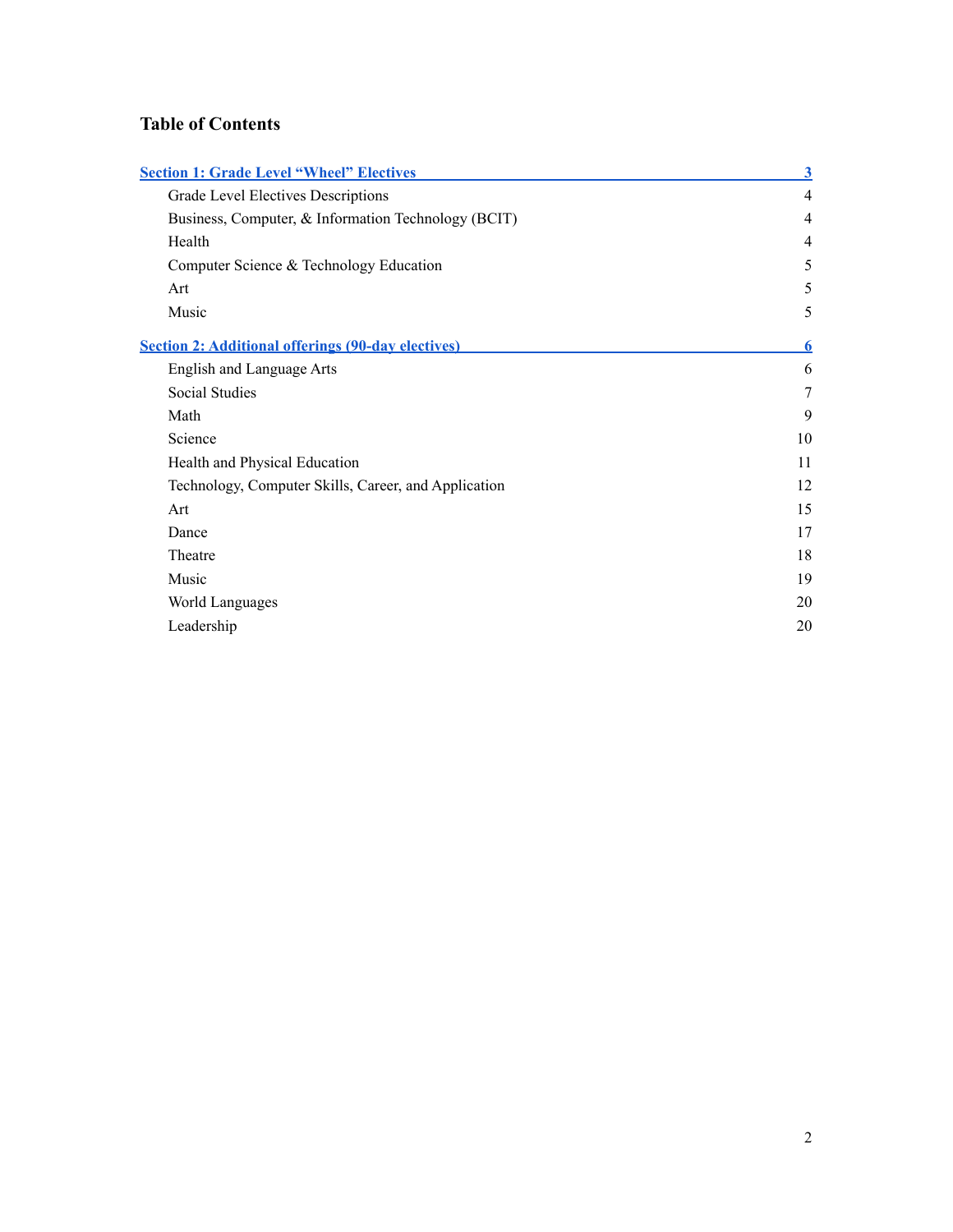# <span id="page-2-0"></span>**Section 1: Grade Level "Wheel" Electives**

*Chapter 4 of the Pennsylvania School Code outlines the academic standards and assessment for public schools in the Commonwealth. In section § 4. 22, curriculum and instruction in the middle-level program must be standards-based and focus on mastery of academic subjects, the development of critical and creative thinking, information literacy, good health, and encourage active participation in the school and community. Therefore, all students will take grade-level electives in the areas outlined below. Students participate in each of their grade-level electives for 45 days.*

|           | Business,<br>Computer<br>Applications<br>&<br>Information<br>Technology<br>(BCIT) | Physical<br>Education | Health       | Computer<br>Science $(6)$<br>$\&$<br>Technology<br>(8) | Art          | Music |
|-----------|-----------------------------------------------------------------------------------|-----------------------|--------------|--------------------------------------------------------|--------------|-------|
| 6th grade | X                                                                                 | X                     |              | X                                                      |              | X     |
| 7th grade |                                                                                   | X                     | $\mathbf{X}$ |                                                        | $\mathbf{x}$ | X     |
| 8th grade | X                                                                                 |                       | X            | X                                                      | $\mathbf{x}$ |       |

#### **PLEASE NOTE:**



This indicates the course is only offered in person. Students electing this course must participate in the building and not have the option to participate synchronously online or asynchronously.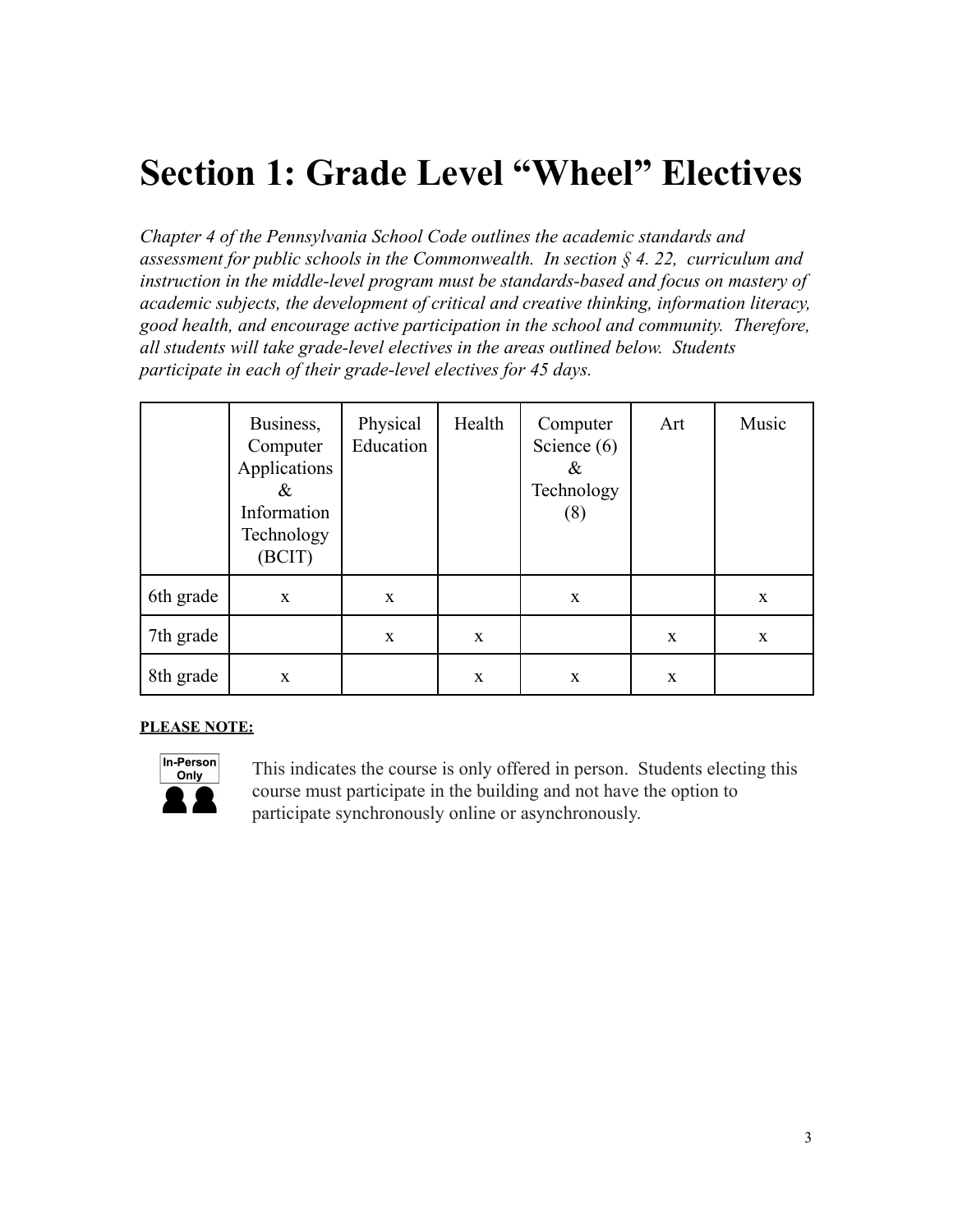# <span id="page-3-0"></span>**Grade Level Electives Descriptions**

# <span id="page-3-1"></span>**Business, Computer, & Information Technology (BCIT)**

#### 6th Grade Business, Computer, & Information Technology

This course introduces students to computer applications such as Microsoft Office and the Google Suite of Applications through business concepts relating to Accounting, Entrepreneurship, Finance, and Global Business.

#### 8th Grade Computers

In this course, students will apply knowledge of computer applications such as Microsoft Office and the Google Suite of Applications to complete projects and assignments relating to basic business and finance concepts.

# **Physical Education**

#### 6th Grade Physical Education

Students will participate in a variety of traditional and non-traditional games where they will develop the technical skills, principles, tactical strategies, systems of play, and rules for each game. Some of the activities offered are soccer, football, lacrosse, Frisbee, mat ball, handball, and various tag games.

#### 7th Grade Physical Education

Building on the foundation of 6th-grade Physical Education students participate for 45 days in traditional and non-traditional activities. Students will be engaged in activities such as football, basketball, soccer, lacrosse, handball, tag games, frisbee, etc. Students are expected to learn the rules and regulations of each sport/game along with proper technique and sportsmanship. Skills introduced in 6th grade will be further developed in this course.

# <span id="page-3-2"></span>**Health**

#### 7th Grade Health

The 7th-grade Health course focuses on basic information about the physical, mental, emotional, and social changes that occur during adolescence, including the roles and functions of the endocrine and the male and female reproductive systems. The course also focuses on diseases - what causes disease and how we can protect ourselves from various pathogens, including sexually transmitted diseases such as HIV.

#### 8th Grade Health

The 8th-grade Health course centers on the areas of addiction and nutrition. During the unit on addiction, students learn basic information about tobacco, alcohol, drugs, and how addiction affects society. During the second unit on nutrition, students learn about the role of nutrients in maintaining good health and receive the skills and tools necessary to help them make good food choices.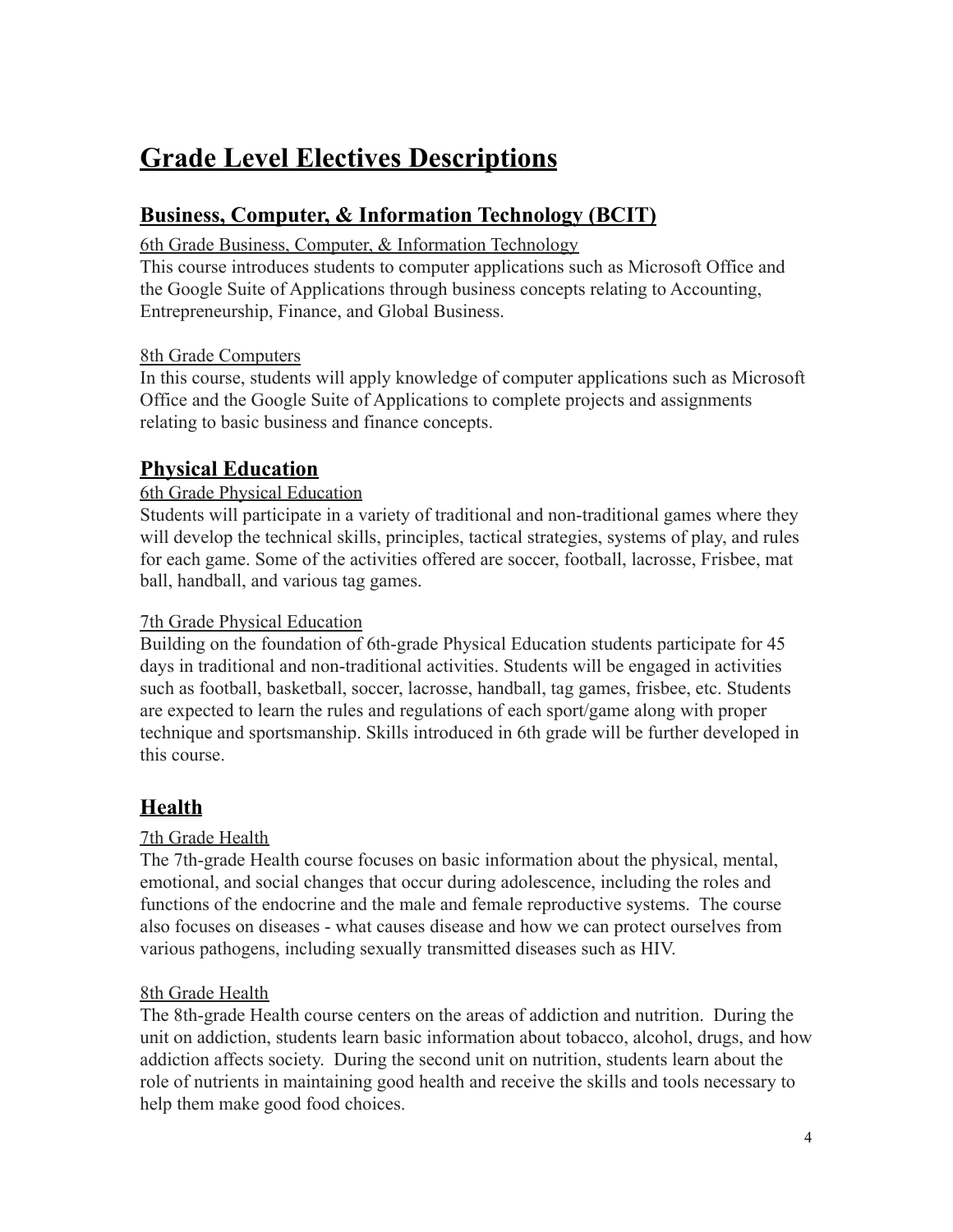# <span id="page-4-0"></span>**Computer Science & Technology Education**

#### 6th Grade Computer Science

This course offers students an introduction to computer science. Through "block coding," students will develop skills related to problem-solving, critical thinking, and perseverance. Important societal aspects of computing such as internet safety, cyberbullying, and digital citizenship will also be addressed.

#### 8th Grade Technology

This course introduces students to various Engineering and Technology concepts with a focus on problem-solving using the Technical Design Loop. Through a combination of collaborative, computer-based, and hands-on activities, students will gain experience with structural engineering, 3D design, and architecture.

# <span id="page-4-1"></span>**Art**

#### 7th Grade Art

The seventh-grade art program strengthens students' confidence in their ability to successfully apply the Elements and Principles of Art and Design to creative experiences. The students improve upon the skills and techniques needed to communicate original ideas in visual form.

#### 8th Grade Art

The eighth-grade art program strives to have students value their personal ideas, symbols, and subject matter while encouraging refinement of the skills and the techniques learned in the past grades. Emphasis will be on continuous improvement and utilization of fundamental skills and thinking processes to help prepare the student for a more specialized curriculum in high school.

#### <span id="page-4-2"></span>**Music**

#### 6th Grade Music

Students build upon the basic fundamentals of music theory through both study and practice. Students will engage with three major units throughout the nine-week course: 1) Fundamentals of Music, 2) Keyboard Lab, and 3) American Musical Theater. Students will explore both classical and contemporary music throughout the course.

#### 7th Grade Music

In 7th Grade General Music students explore the works of historical composers, including Bach, Beethoven, and Mozart. Students will also learn music theory and keyboarding skills.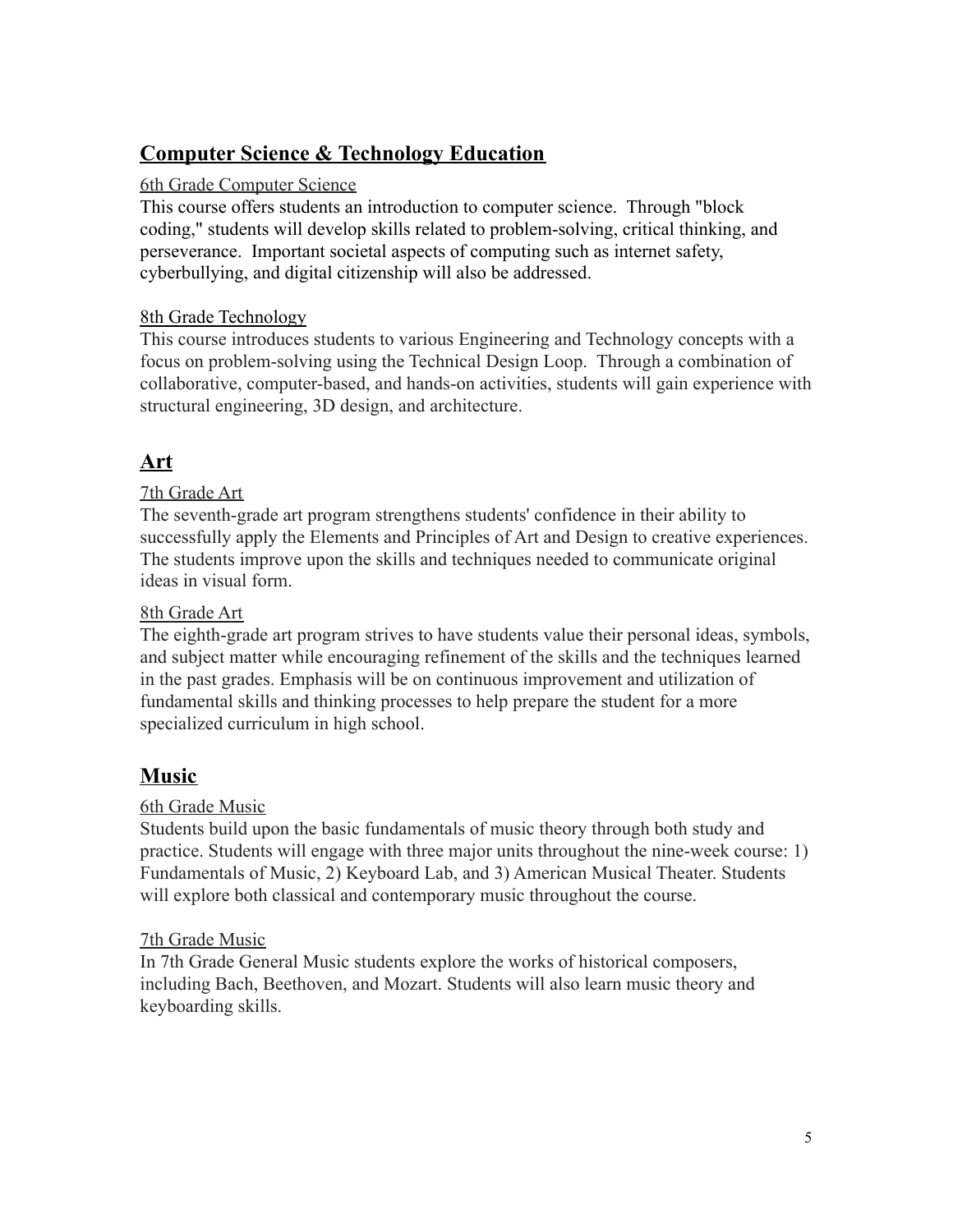# <span id="page-5-0"></span>**Section 2: Additional offerings (90-day electives)**

*Not all classes in this section of this catalog are offered every year. Drexel Hill and Beverly Hills Administration will offer courses based on student achievement and interest. Students who are proficient in both reading and math will have the opportunity to take up to four 90-day electives listed in this section of the catalog.*

*Students in the 8th grade who qualify for a full language course will have the opportunity to earn high school credit but will only be able to roster two 90-day electives and the full-year world-language course. Transitioning 5th into 6th , 6th into 7th , and 7th into 8th-grade students, who are proficient in either reading or math, will be able to roster two 90-day electives.*

*Electives will only be able to run if 15 or more students request the course. Building level administration, in coordination with the elective teacher, will set the maximum number of students allowed per course. All lesson planning and resources will be approved by the Principal or Principal Designee and must include learning objectives, essential questions, PA Core Standards, assessment(s), and resources and materials.*

*It is important to note that these electives are teacher-dependent, schedule-dependent, and based on student interest and student academic qualification. The courses listed in this catalog are a combination of classes designed by the Upper Darby School District and from other middle schools from around the country (a middle school for the gifted and talented).*

# **English and Language Arts**

#### <span id="page-5-1"></span>**CREATIVE WRITING (90 Days) 6th, or 7th and 8th**

Express yourself! Through this course, you'll discover and refine a variety of writing styles that will allow your thoughts to come alive! Polish your writing skills and make them more effective, lively, descriptive, and cohesive. This course is for the undiscovered writer in all of us!

#### **FOLKTALES AND MYTHS (90 days) 7th and 8th**

Explore folktales and myths from Africa, Asia, and America. This elective focuses on critical thinking, reading comprehension, cultural differences, and understanding of literary elements of mythical forms.

#### **YOUNG PLAYWRIGHTS (FY) 7th and 8th**

Experience the transformative power of playwriting! *Young Playwrights* will give students an opportunity to practice writing-based literacy skills while performing true to life authentic tasks. In this course, students are the center of their own learning while they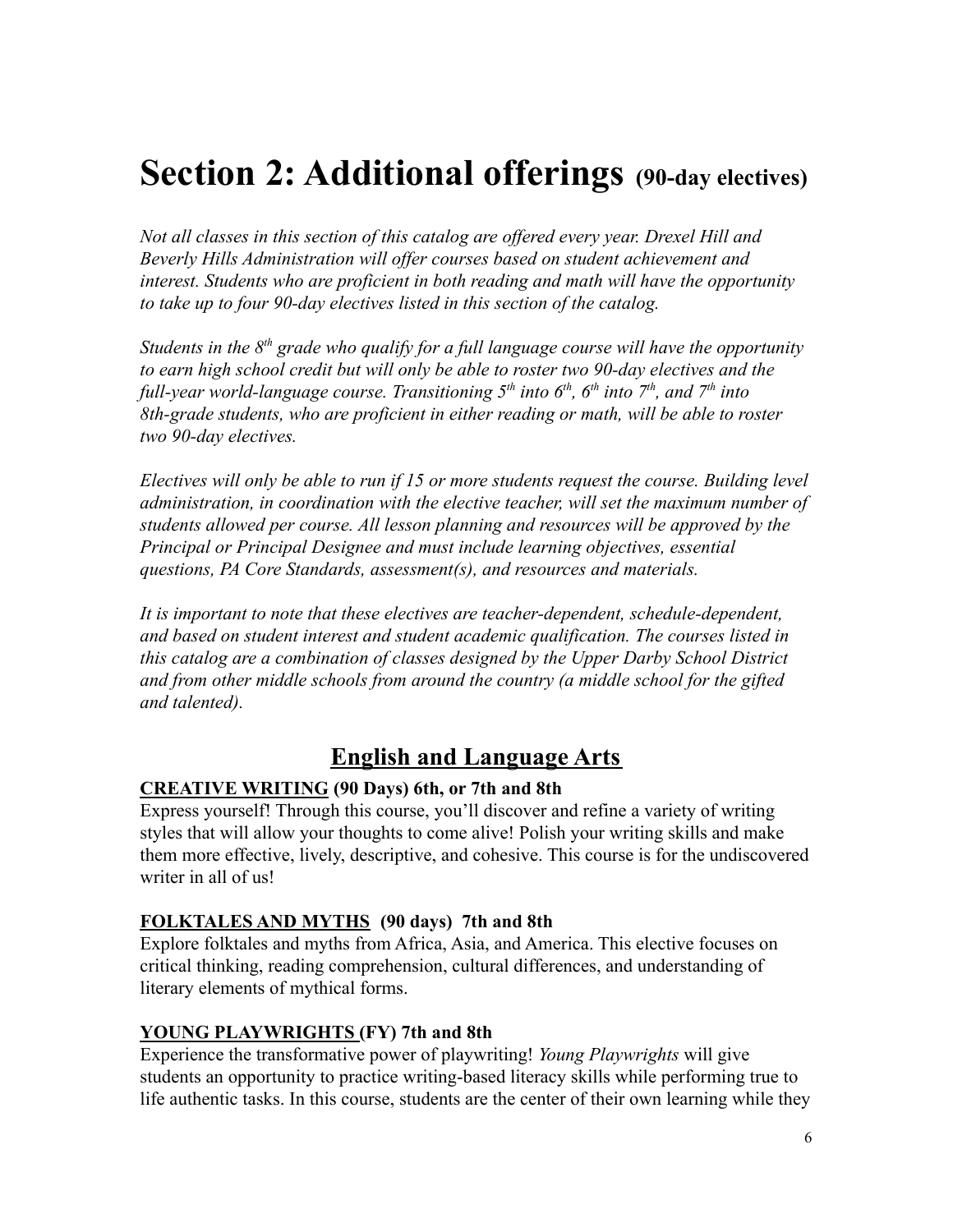develop critical 21st-century skills like creativity, communication, and collaboration. The class will reach students of diverse backgrounds and abilities as well as engage their families and communities in the creation and production of theater.

#### **IT'S HILARIOUS (90 days) 7th and 8th**

Develop your "funny bone" through this course! Knowledge of the elements, levels, and forms of humor throughout history areas are explored through an analysis of creative productions. Appreciate the need and usefulness of humor and develop your awareness of appropriate humor for different audiences.

#### **SPORTS FEVER (90 days) 6th and 7th**

Crazy about sports? Increase your reading and vocabulary skills by reading about sports. Magazines, newspapers, books, and other sports media will be used to help students write descriptions, action stories, sports facts, and rules of the game.

#### **MYSTERY & SUSPENSE (90 days) 7th and 8th**

The class will focus on short stories, films, and writings of some of the most famous mystery writers. Students will learn the elements of suspense by studying these works and developing develop original products incorporating those elements, including writing an original mystery.

#### **TECHNOLOGY IN LANGUAGE ARTS (90 days) 6th, or 7th, and 8th**

Students will be asked to demonstrate an understanding of key ideas and details in literature; demonstrate an understanding of craft and structure in literature; demonstrate an understanding of connections within, between and/or among texts; demonstrate an understanding of vocabulary and figurative language in literature, and write arguments to support claims with clear reasons and relevant evidence.

# **Social Studies**

#### <span id="page-6-0"></span>**BRAIN GAMES (90 days) 7th and 8th**

Create quiz-bowl and Jeopardy-type questions based on challenging logic and word puzzles that relate to the Language Arts and/or Social Studies curriculum. Create puzzles for other students to solve and participate in computer-created quiz bowls.

#### **CIVIL WAR (90 days) 7th and 8th**

Explore the causes and effects of the war, its repercussions on modern culture, and the social, cultural, and global concerns during that time period. Battles specific to Pennsylvania will be a focus. Interactive activities will help students personalize this important time in our state and national history.

#### **YOUTH AND THE LAW (90 days) 7th and 8th**

How does the law affect you? Through "peer simulations" of trials, video examples, and guest speakers, you'll get a taste of all the different aspects of the legal system. Learn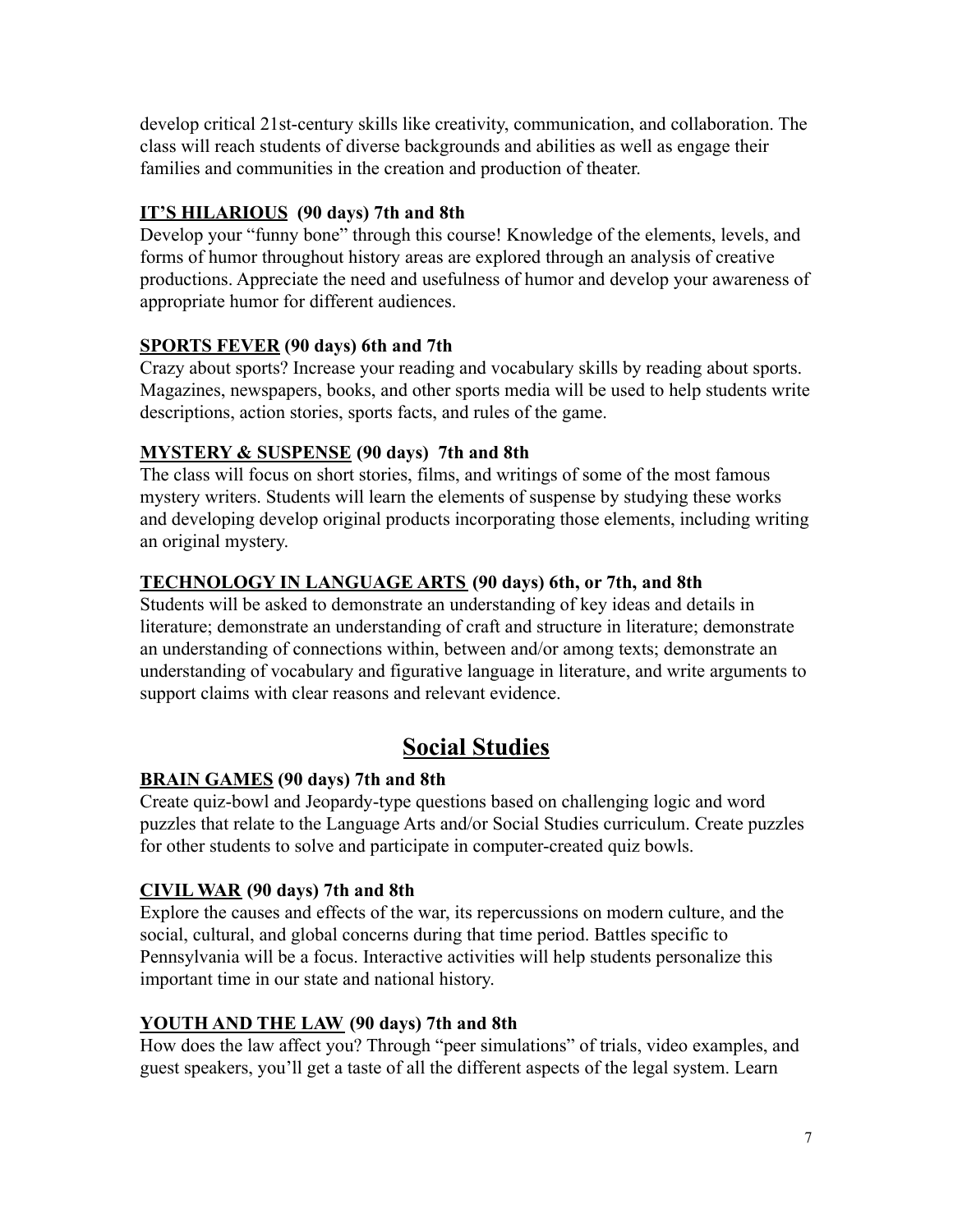about civil and criminal law, the court system, youth rights and responsibilities, and consequences of actions or decisions.

#### **YOUTH COURT (FY) 6th, 7th, and 8th**

Youth Court will provide students with the opportunity to learn about the Judicial System in the United States by implementing a Youth Court Program in their school. Students will run all aspects of the courtroom and will have the opportunity to act as judge, student advocate (attorney), prosecutor, and jury to their peers who commit an infraction to the code of conduct.

#### **THE SIXTIES (90 days) 7th and 8th**

Immerse yourself in a time of great change for our country. This turbulent, transitional, exciting decade will be explored through primary sources, Internet research, art, and music. Students will work together to create projects based on major historical events of the 1960s.

#### **CONTEMPORARY ISSUES (90 days) 7th and 8th**

Contemporary Issues is a study of worldwide issues as they impact and relate to American culture. Students analyze the impact of local, state, and national issues on their lives. The class will also make use of newspapers and electronic media. Evaluation assesses general knowledge of local, national, and international events, effective use of analyzing skills in discussion and debating exercises, use of information literacy, and writing skills to carry out research assignments.

#### **WAR AND PEACE (90 days) 7th and 8th**

Was it possible for the United States to maintain neutrality during WWI? Was the Great War inevitable? Did the United States foreign policy during the 1930s help to promote WWII? Was the United States in a position to prevent the war? Could the United States have helped to prevent the Holocaust? To what extent were the Cold War years a time of peace, prosperity, and progress for Americans? Did the United States win the Cold War? We discuss questions as we explore what War and Peace really meant during and after WWI.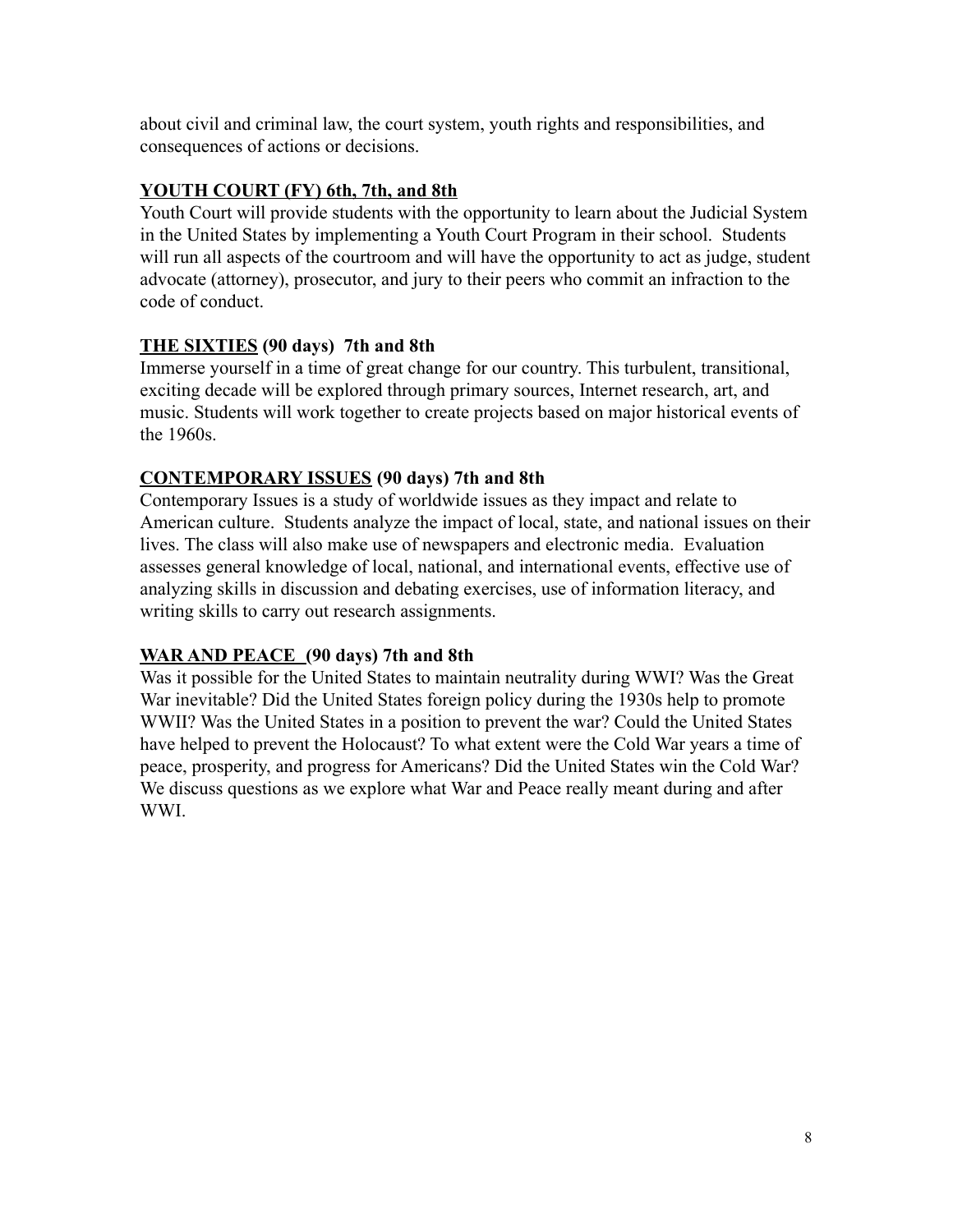# **Math**

#### <span id="page-8-0"></span>**GRAPH IT (90 days) 6th**

Work with range, mean, median, and mode to construct, interpret and apply an understanding of picture, bar, line, and circle graphs, as well as histograms. Additionally, coordinate graphs are constructed and analyzed.

#### **MATH ART (90 days) 7th and 8th**

Explore and enjoy math through art and puzzles. Work with tangrams, paper folding/origami, and patterning as you advance your skills in geometry and logical thinking.

#### **PROBLEM-SOLVING GAMES (90 days) 7th and 8th**

Strengthen your problem-solving and strategic skills through challenging games. Backgammon, Monopoly, Checkers, Connect Four, and Life, among others, are some of the games used to enhance logic, mental math, and creativity. Social skills such as working through a challenge in an appropriate way are stressed as students learn the politics of good sportsmanship.

#### **STOCK MARKET (90 days) 7th and 8th**

Study the process and considerations of investing in the stock market. Students choose a company, track its stock for gains and losses, and present their findings to the class. Current economic indicators and their effects are discussed. Students also explore financial literacy and the skills necessary to set themselves up for a healthy financial future.

#### **WHAT ARE MY CHANCES?** *Probability and Statistics* **(90 days) 6th or 7th and 8th**

Learn the concepts of probability and statistics the fun way through games that depend on chance!

#### **PERSONAL FINANCE - The Way to Wealth (90 days) 7th and 8th**

In this introductory finance course, students will learn the basic principles of economics and the best practices for managing their own finances. Topics will include making responsible choices about income and expenses, money management, spending, and credit, as well as saving and investing. Students will design personal and household budgets utilizing checking and savings accounts, gain knowledge in personal finance, debt, and credit management, and evaluate and understand insurance and taxes.

#### **FANTASY SPORTS MATH (90 days) 7th and 8th**

Do you like sports, statistics, and math? In this course, you will analyze and forecast players from professional sports. You will study their statistics, conduct an in-class player draft, and follow your fantasy team throughout the nine weeks. Students will look up box scores and compute their team's points earned every day, utilizing various math concepts. You will also display your team's progress by making graphs.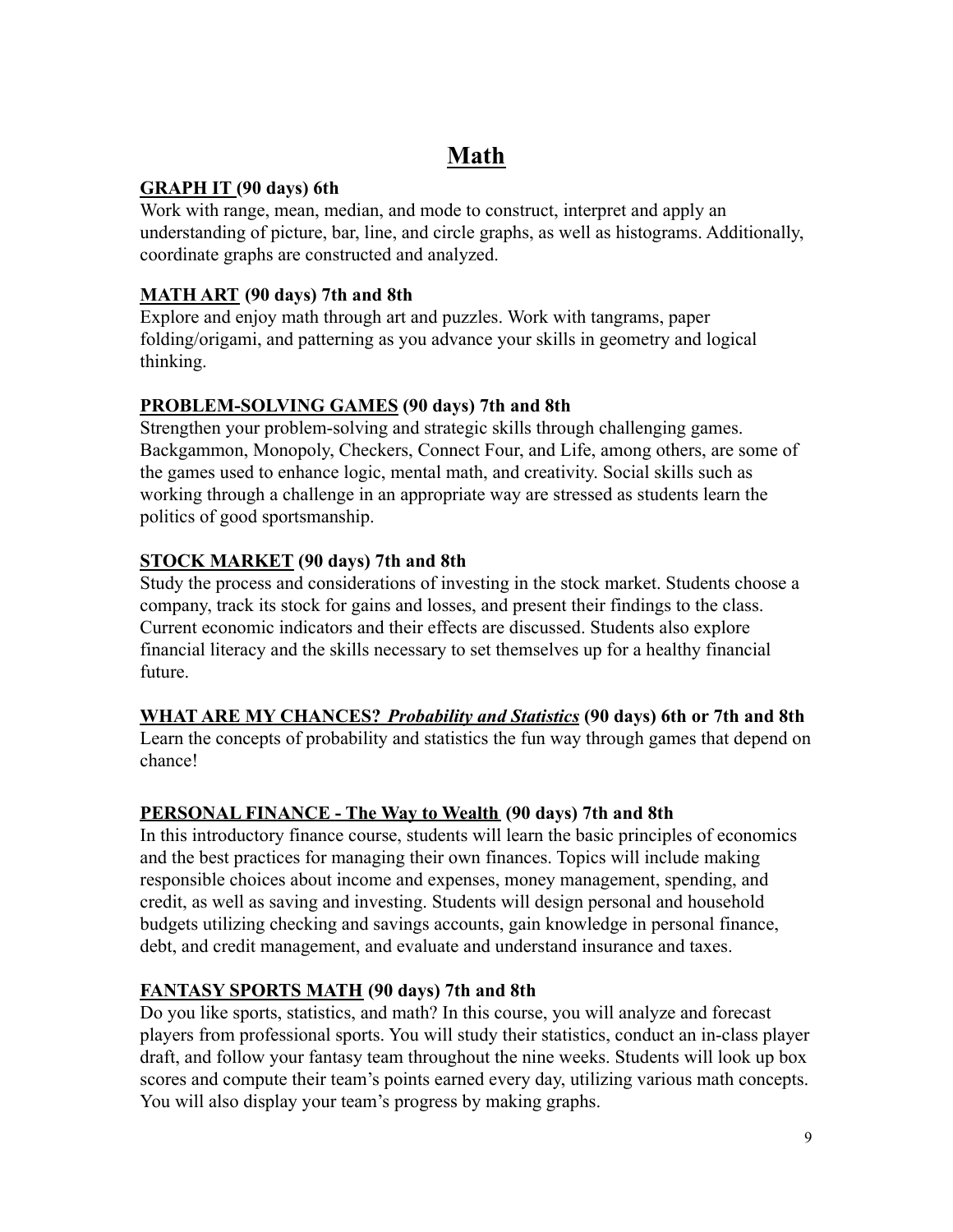**CHALLENGE MATH (90 days) 6th** *Offered to students enrolled in 6th-grade math*

Students will dig deep into 6th grade standards to use ratios to solve real-world problems, extend their understanding of rational numbers and algebraic expressions, and reason about and solve one-variable equations and inequalities.

#### **CHALLENGE MATH (90 days) 7th** *Offered to students enrolled in 7th-grade math.*

Students will gain a greater understanding of 7th and 8th grade standards by analyzing proportional relationships and applying their knowledge of rational and irrational numbers. Students will analyze and solve linear equations and use functions to model relationships between two quantities.

#### **CHALLENGE MATH (90 days) 8th** *Offered to students enrolled in 8th-grade math.*

Students will expand their understanding of the number system to include rational and irrational numbers and expressions with radicals and integer exponents. Students will understand and apply the Pythagorean Theorem and analyze sets of data displayed in multiple representations.

# **Science**

#### <span id="page-9-0"></span>**ANIMAL SCIENCE-***The Pet Vet* **(90 days) 6th**

Come journey into the science of our most loved pets. Explore the habitats, adaptations, relationships, and care of mammals, reptiles, amphibians, birds, aquatic life, and insects. Learn the classification system scientists use to study these fascinating creatures. Conduct your own research using books, the Internet, and live animals. Discover animal careers and the challenges and joys they bring. If you love animals, this is the place for you!

#### **ASTRONOMY (90 days) 7th and 8th**

In this class, students will travel through space learning about planets, comets, black holes, shooting stars, the Milky Way galaxy (where we live), and other galaxies millions of light-years away. Students will use their own imagination and creativity to design and present their own theories and beliefs about space, stars, and the unknown.

#### **ENVIRONMENTAL ECOLOGY (90 days) 6th**

Explore ecological concepts and environmental choices as they relate to the use and protection of air, land, food, and waterways. Experiments and simulations are used to learn about the local environment. This may also be taught as a focus area, such as freshwater ecology or land/soils ecology.

#### **OCEANOGRAPHY (90 days) 7th and 8th**

Examine the structure and function of marine life, organism interactions, and specific ecosystems such as coral reefs, estuaries, and lagoons. Investigate the history of ocean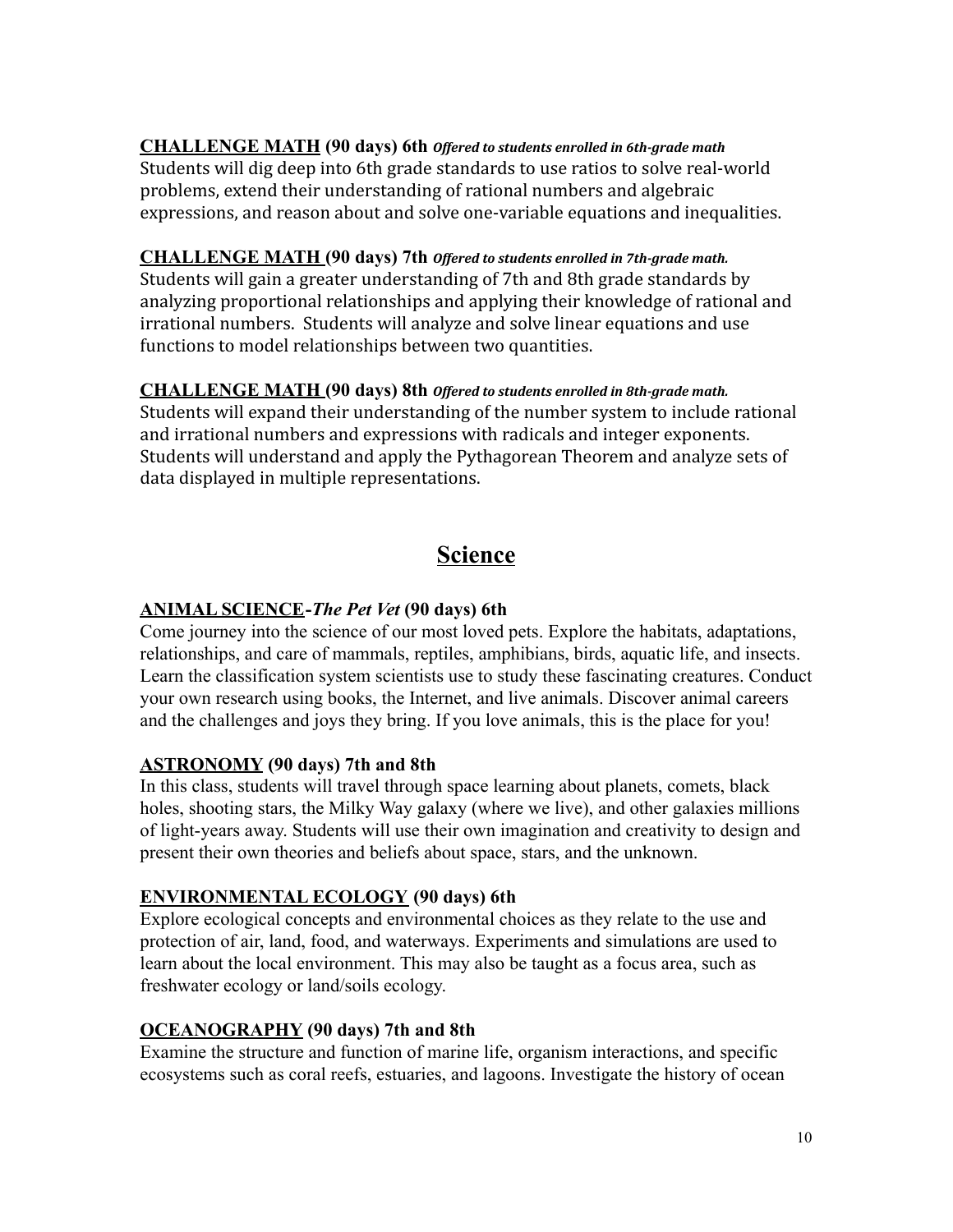exploration, topographical features, water circulation, and marine life. Concepts will be reinforced through hands-on activities

#### **EARTH SCIENCE (90 days) 7th and 8th**

In this class, students will expand their knowledge of earth and space middle school standards. Topics of study will include the Earth's cycles and atmosphere, the earth's water system, geological processes. Students will also explore renewable and non-renewable energy resources.

# **Health and Physical Education**

#### <span id="page-10-0"></span>**PERSONAL FITNESS (90 days) 6th or 7th and 8th**

Designed for middle school students interested in an overall fitness program. Focus areas include muscle strength and endurance, flexibility, aerobic endurance, body composition, and proper nutrition. Students will learn the benefits of maintaining a lifestyle based on wellness. The students will develop a fitness plan for a healthy lifestyle.

In-Person

## **ROCKWALLAND ADVENTURE GAMES (90 days) 7th and 8th**

The Adventure portion of this class will provide activities that **Challenge** students yet allow for a sense of achievement and encourage maximum participation. Students will be offered a diverse range of **cooperative, non-competitive and competitive** activities with an emphasis on the **long-term development of skills.** Students will be **challenged by choice** to develop a sense of **safety** and promote **confidence** in their own abilities as well as confidence between classmates. Students will participate in both aerobic and anaerobic exercises while learning how **frequency, intensity,** and **time** of exercise can improve overall fitness levels. Finally, students will gain the **knowledge, attitudes**, and **skills** needed to maintain involvement in activity for the long-term acquisition of a healthy lifestyle.

In-Person

# **FITNESS AND GAMES (90 days) 6th**

Students will participate in a combination of fitness and games. The fitness unit will include both aerobic and anaerobic exercise. Students will learn the FITT principle and how to apply the skills learned to improve their overall fitness level. The games unit will include cooperative and competitive activities with an emphasis on skill development. Students will use the challenge by choice model to develop a sense of safety and promote confidence in their abilities. Students will participate in a variety of traditional and nontraditional style games to develop tactical strategies, technical skills and principles, systems of play and rules, and umpiring/refereeing for each game.

#### **MIND BODY WELLNESS (90 days) (7th and 8th)**

This course will encompass multiple areas of wellness including music as a therapeutic medium, yoga, self-esteem, confidence and character building, nutrition, and various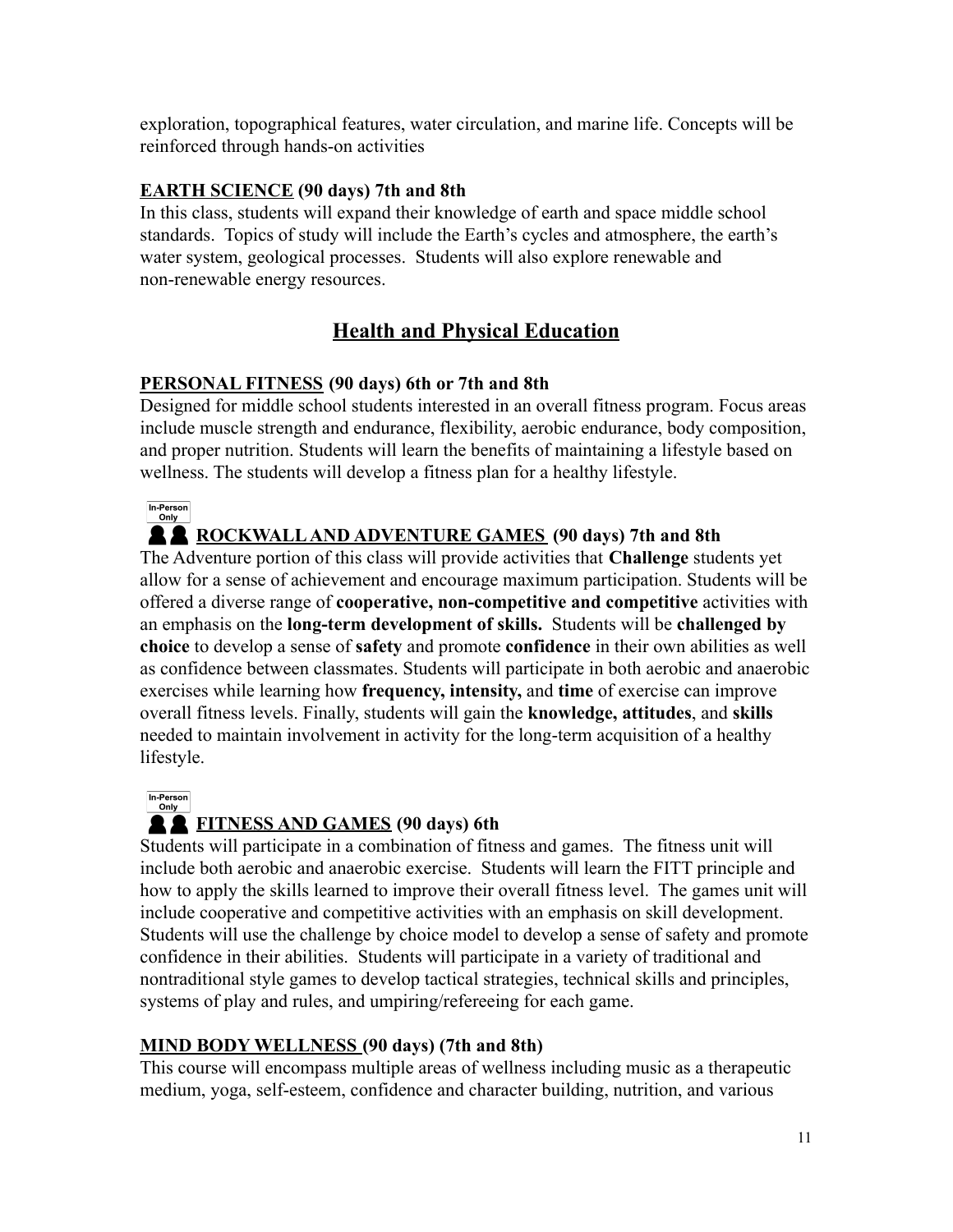aspects of physical fitness. The purpose of this course is to offer students tools and practices to infuse into their lives to foster physical and mental health and stability, as well as, to provide an environment of peer-to-peer encouragement and cooperative learning, which can form the basis for future cooperative relationships.

#### **NUTRITION AND FITNESS/WELLNESS (90 days) 6th**

This course places great emphasis on developing and maintaining personal fitness. Students will gain an awareness and knowledge of health concepts and practices that will enable them to live a healthy lifestyle. Emphasis will be placed on the importance of assuming responsibility for personal health behaviors. Topics such as fitness, nutrition, mental health, and wellness will be the focus using a multi-instructional approach.

#### **STRESS MANAGEMENT AND MENTAL HEALTH (90 days) 7th and 8th**

The focus of this course is to make one aware of the impact stress has on one's health and well-being. Most importantly, discovering ways to control and manage stress in one's life will be explored. The class will emphasize the need for multiple in order to achieve optimal health. A holistic approach to stress management will be taken which will combine exercise, meditation, relaxation, yoga, nutrition, and cooperative learning. Many diseases and mental disorders will be discussed and researched. The course will use activities, audio-visual materials, speakers, and group work to assist the participants to think about stress and take constructive steps to reduce its effects on one's physical, mental, and emotional well-being.

#### **YOGA (90 days) 6th or 7th and 8th**

This course is designed to provide students with a broad and personal journey into a daily yoga practice. Students will explore the history and styles of yoga, as well as the physical, mental, and personal benefits of yoga through practice and journal reflection. Students will learn how to practice yoga safely and with awareness, exploring the proper alignment and limitations of each individual body. Students will explore the relationship between yoga and other aspects of life such as stress management, sports, relationships, self-awareness, self-confidence, self-esteem, and general health and well-being.

# <span id="page-11-0"></span>**Technology, Computer Skills, Career, and Application**

#### **TECHNOLOGY AND ENGINEERING (90 days) 6th**

This course is a holistic study of technology through the lens of manufacturing. Students will complete a 90-day course consisting of subject matters from all areas of the technological world. Students will be required to complete CAD projects, a manufacturing project, design projects, and an electronic course portfolio. This course embodies the modern STEAM model of education.

# In-Person<br>Only **AEROSPACE DESIGN AND ENGINEERING (90 days) 6th or 7th and 8th**

Aerospace Design and Engineering is a 90 day advanced 6th, 7th, or 8th-grade level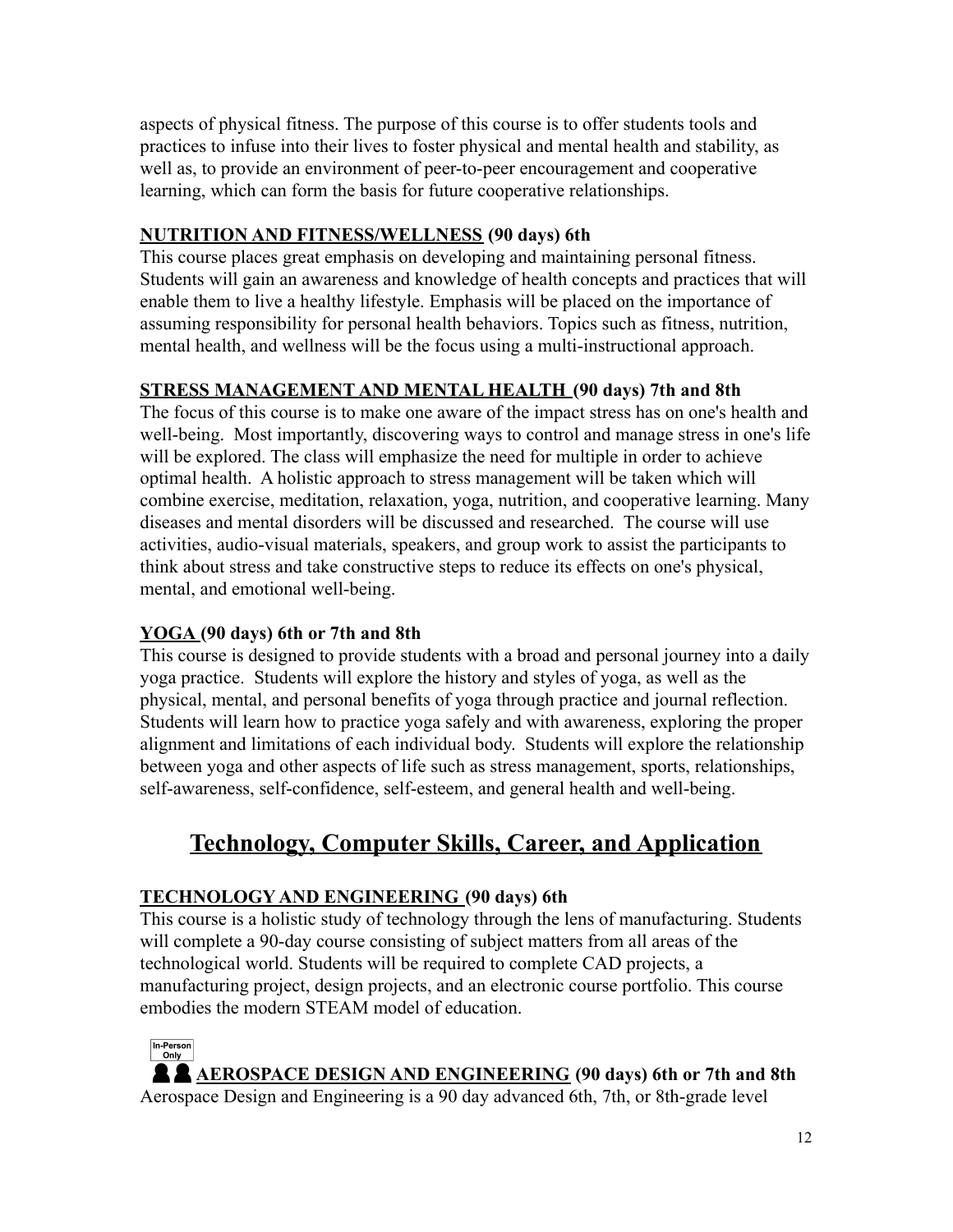elective course requiring students to examine the steps of Aerospace Design and Testing. In this course, students will work through basic physics and engineering concepts to design and test aircraft within a professional simulation program. Students will use 3D printers to create and test their airfoil designs in a live wind tunnel. Students will create live models to test theories in the field of Aerospace Engineering. ADE is a course that follows the layout and rigor of the Delaware County Community College STEM, Fly-to-Learn course. This will provide each Middle School with one of its first mid-level college prep courses.

#### **ENGINEERING (FY) 7th and 8th**

A full-year course dedicated to the **Future Cities** competition. Students will also practice skills and produce projects in various fields of engineering. This class requires the completion of the Engineering Class Application and selection process.

#### **COMPUTER SKILLS AND APPLICATION I (90 days) (6th or 7th and 8th)**

You can text and Tweet without looking, but how are you with typing emails and research papers? This course is composed of instructional modules designed to allow students to learn the touch method of keyboarding, basic digital literacy and computer knowledge, and basic word processing and document formatting skills. This course is highly recommended for any student who has never completed a keyboarding class.

#### **COMPUTER SKILLS AND APPLICATION II Prerequisite: CSA 1 (90 days) (6th or 7th and 8th)**

This course is composed of instructional modules designed to provide hands-on instruction in digital literacy and software applications. Software applications include word processing, desktop publishing, presentation software, spreadsheets, and databases.

#### **COMPUTER SKILLS AND APPLICATION III Prerequisite: CSA II: (90 days) 7th and 8th**

This advanced-level course is composed of instructional modules designed to provide advanced instruction on digital literacy concepts and the use of software applications. Advanced concepts include web page design, word processing, desktop publishing, graphic design, presentation software, spreadsheets, and databases. Take this class to extend your skills and launch yourself firmly into the digital world!

#### **EXPLORING CAREER DECISIONS (90 days) 7th and 8th**

What do you want to do when you enter the working world? This class will help you begin to find out through career exploration. Students will consider their interests and skills and how they match up with a variety of careers. They will also develop an understanding of the skills needed to be a successful employee. Guest speakers from a variety of careers will be included as part of the class.

#### **MARKETING (90 days) 7th and 8th**

This course will emphasize and build on the student's knowledge of marketing and business operations. The students will learn how companies operate, discover what it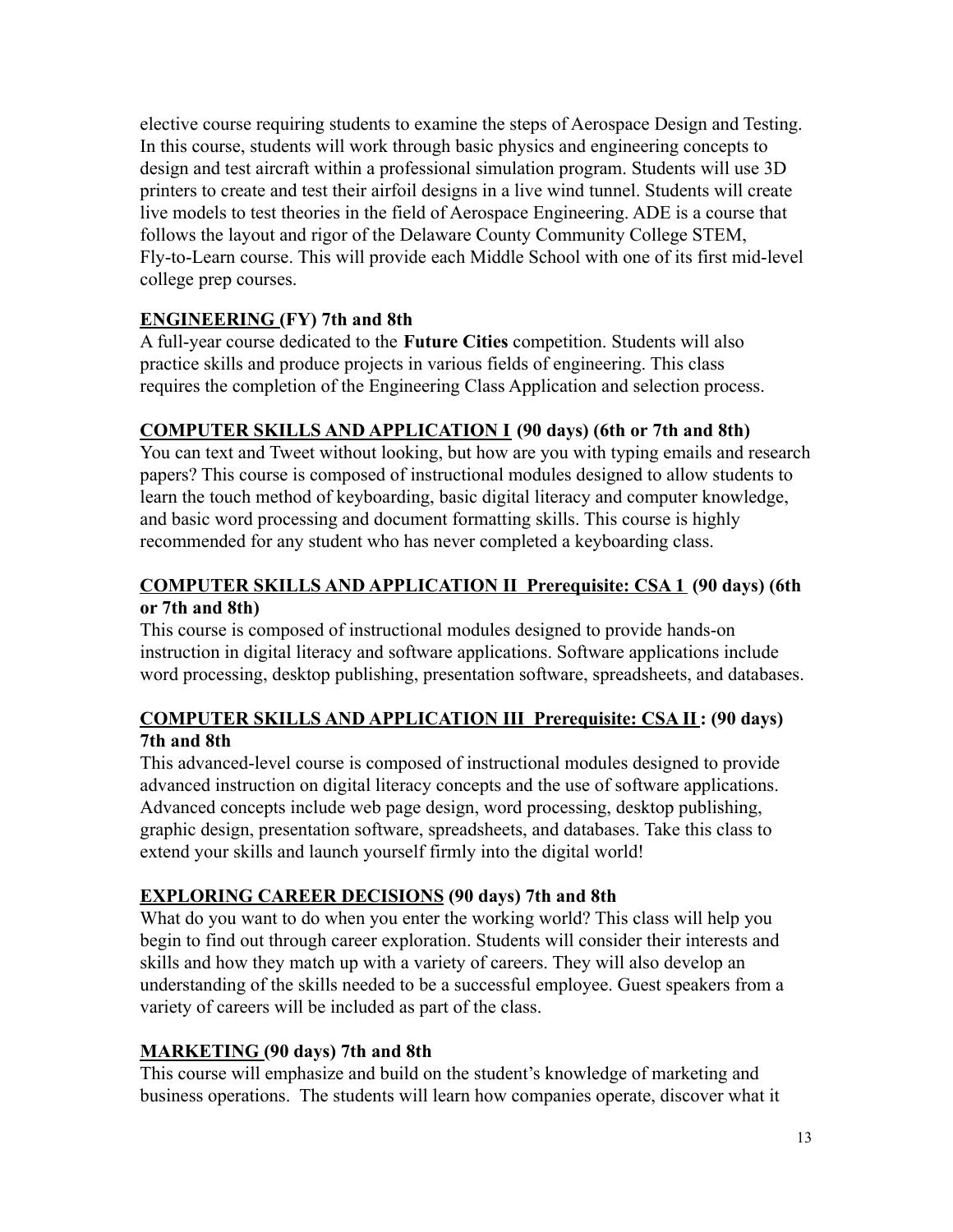takes to develop a product and bring that product to market, as well as gain a full understanding of the different components of the marketing plan. Students will explore the different types of marketing such as fashion, sports, and brands.

#### **TECHNOLOGY DESIGN & INNOVATION A (90 days) 6th or 7th and 8th**

Activities for this course include model rockets, a bridge-building competition, hot air balloons, CAD (Computer-Aided Design), and more hands-on projects. This course focuses on applying the design process in the invention or innovation of a new product, process, or system. Through engaging activities and hands-on projects, students focus on understanding how criteria, constraints, and processes affect designs. Emphasis is placed on brainstorming, visualizing, modeling, testing, and refining designs. Students develop skills in researching information, communicating design information, and reporting results. Activities are structured to integrate physical and social sciences, mathematics, English language arts, and art.

#### **TECHNOLOGY DESIGN & INNOVATION B -** *Prerequisite: Technology Design & Innovation (90 days)* **6th or 7th and 8th**

Take your technical design skills to the next level as you increase your knowledge of the design process by planning and engaging in more interactive projects.

#### **TECHNOLOGICAL SYSTEMS PREREQUISITE***: Technology Design & Innovation A and B* **6th or 7th and 8th**

This course focuses on students understanding how technological systems work together to solve problems and capture opportunities. As technology becomes more integrated and systems become dependent upon each other, this course gives students a general background on the different types of systems, with a specific concentration on the connections between these systems. Art, English Language Arts, Mathematics, and Science are reinforced. Hands-on activities for these courses include CO2 dragsters, circuit board soldering, alternative agricultural methods, and building and programming NXT robots.

#### **PODCASTING 101 (90 days) 7th and 8th**

This course will extend students' interest in social media and enhance their communication skills using multimedia resources. Students will work collaboratively using google docs, create a website portfolio and Glogster, and produce a podcast on subjects of interest to them.

#### **COMPUTER SCIENCE: CS DISCOVERIES by CODE.org (90 days) 7th and 8th**

CS Discoveries is an introductory Computer Science course that empowers students to create authentic artifacts and engage with computer science as a medium for creativity, communication, problem-solving, and fun. CS Discoveries is designed from the ground up to be an accessible and engaging course for all students, regardless of background or prior experience.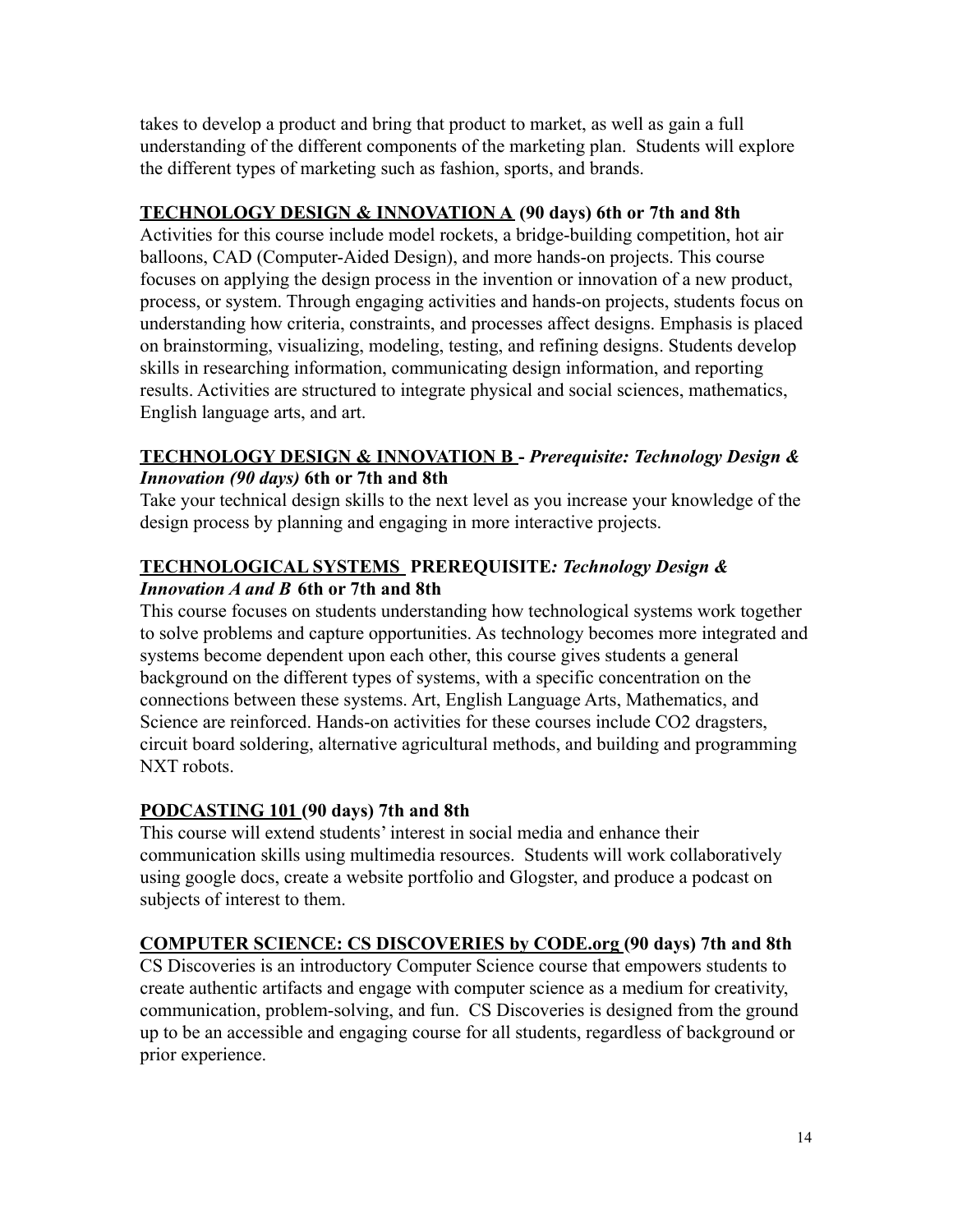#### **COMPUTER SCIENCE: CS DISCOVERIES 2 by CODE.org (90 days)**

#### *Prerequisite: CS Discoveries 1* **7th and 8th grade**

CS Discoveries 2 is the second half of the Computer Science course that empowers students to create authentic artifacts and engage with computer science as a medium for creativity, communication, problem-solving, and fun. CS Discoveries 2 will focus on Innovation and Impact through the design process, data, and exploration of hardware and software.

#### **Art**

#### <span id="page-14-0"></span>**ADVANCED ART 1:** *Prerequisite: Approved by the middle school art teacher (90 days) 7th*

Art 1 is a beginning-level course where students will develop basic skills and an understanding of art-making and creative expression, aesthetic valuation, the historical and cultural context of art, and studio habits of mind. The Elements and Principles of Art and Design serve as a foundation for the class. Assignments will be in a variety of twoand three-dimensional media, including drawing, painting, printmaking, ceramics, and sculpture.

#### **ADVANCED ART 2:** *Prerequisite: Approved by the middle school art teacher (90 days) 8th*

Art 2 is a class offered to students who have successfully completed Art 1 and wish to continue in art. Students will work to increase their skills and understanding of art-making and creative expression, aesthetic valuation, the historical and cultural context of world art, and studio habits of mind. The Elements and Principles of Art and Design serve as a foundation for the class. Assignments will be in a variety of two- and three-dimensional media, including drawing, painting, printmaking, ceramics, and sculpture, as well as more challenging materials.

#### **ART HISTORY - JOURNEY THROUGH TIME (90 days) 6th**

Journey through time and place while examining some of the greatest masterpieces created. In this course, students will explore world regions and study the unique art and architecture that defines prehistoric through contemporary periods. From Leonardo da Vinci to the Taj Mahal, participants will learn the fundamental concepts of art and how to evaluate art using hands-on activities, discussions, written assignments, and objective assessments.

#### **DRAWING AND PAINTING (90 days) 7th and 8th**

This is an introductory course that will focus on the elements of art and principles of design providing students with a solid foundation in the fundamental techniques and concepts of drawing and painting. Students will experiment and refine technical skills using a variety of media. In the first 45 days, emphasis will be on compositional drawing, using techniques such as stippling, shading, cross-hatching and value scale. The emphasis during the second half of this course will be painting with water-based paints, using a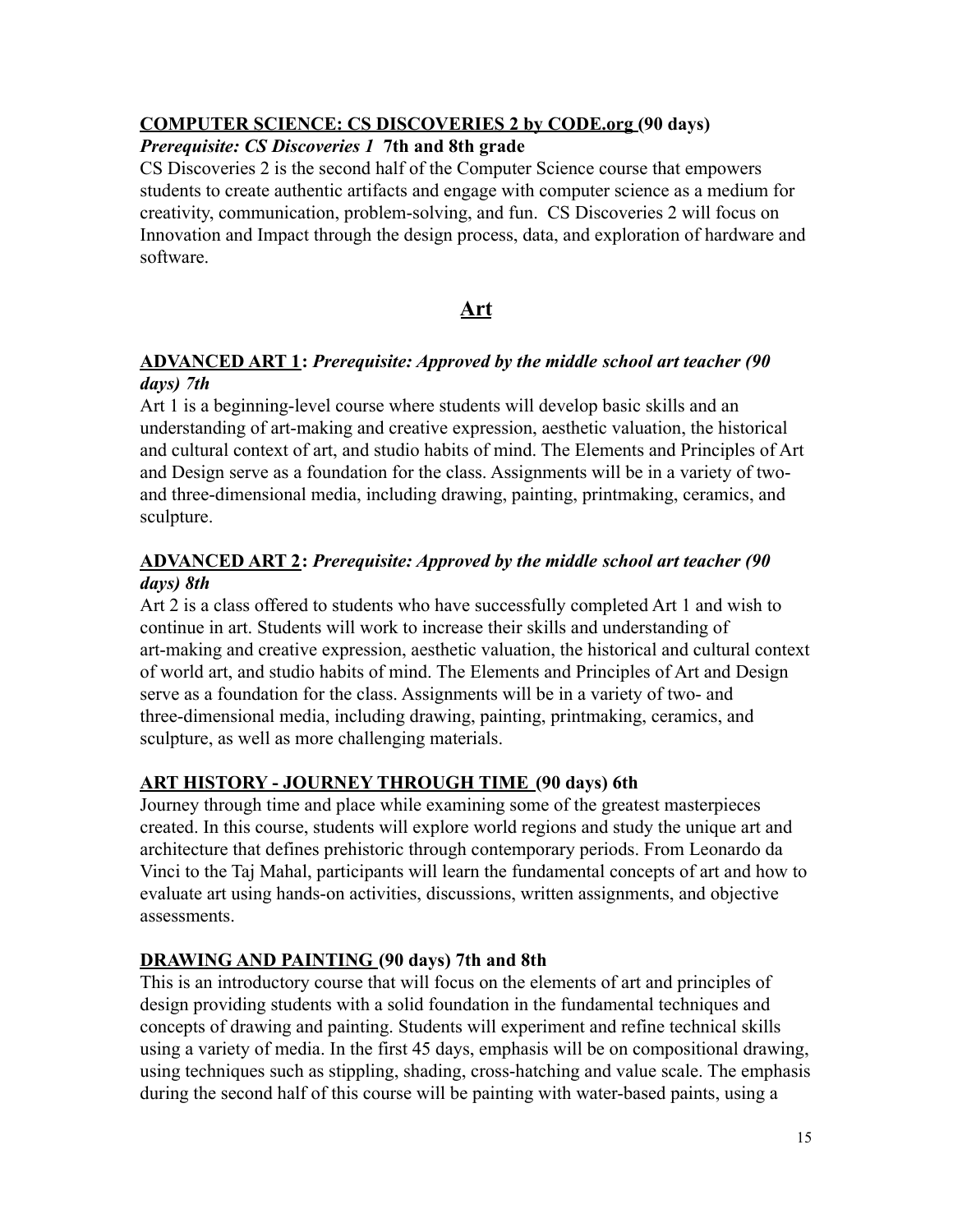variety of brush techniques, and manipulation providing the basic foundation and knowledge of color theory and color mixing. This is a 90 -day course that will focus 45 days on Drawing and 45 days on Painting. This course will engage critical thinking and problem-solving skills through art criticism, and aesthetics while focusing on studio production.

## In-Person

### **PRINTMAKING (90 days) 6th**

Basic applications and techniques of printmaking and surface design are introduced, using cardboard, Styrofoam, wood, linoleum, stencil, and screen. Strong drawing skills are a plus. Projects may include monoprints, bookmaking, fabric pattern design, and stationery.

#### **MASK MAKING (90 days) 6th**

Students design and construct masks using a wide range of materials including clay, paper mache, paper, and wire. Many different types of ancient and contemporary masks and cultures are introduced.

#### **ADVANCED DESIGN 2-D (90 days) 7th Teacher recommendation only**

This course will allow students the opportunity to explore the principles and elements of design to achieve strong composition. Work will feature multiple approaches to creative problem-solving.

#### **ADVANCED DESIGN 3-D (90 days) 8th Teacher recommendation only**

This course will emphasize the principles and elements of design with a three-dimensional focus. Work will feature multiple approaches to creative problem solving using a variety of mediums, including clay, wire, and paper mache.



#### **A PRINTMAKING & SCULPTURE** (90 days) 7th and 8th

This course will focus on the elements of art, principles of design, and the fundamental techniques and concepts of Printmaking and Sculpture. Students will become aware of the differences and theories of the additive and subtractive processes. Traditional and alternative approaches to printmaking may be introduced and transitioned into sculpture. In the second part of this course, we will focus on creating 3-dimensional forms using a wide variety of media. With an emphasis on studio production, this course will challenge critical thinking and problem-solving skills through art criticism, and aesthetics.

#### **DRAWING I (90 days) 7th and 8th**

This introductory class provides students with a solid foundation in drawing. Working with a variety of materials such as pencil and charcoal students learn to use value, gesture, and perspective, helping them to develop the ability "to see" as artists. The class works with subjects such as still life, nature, and landscape. Participants may repeat this course up to two times.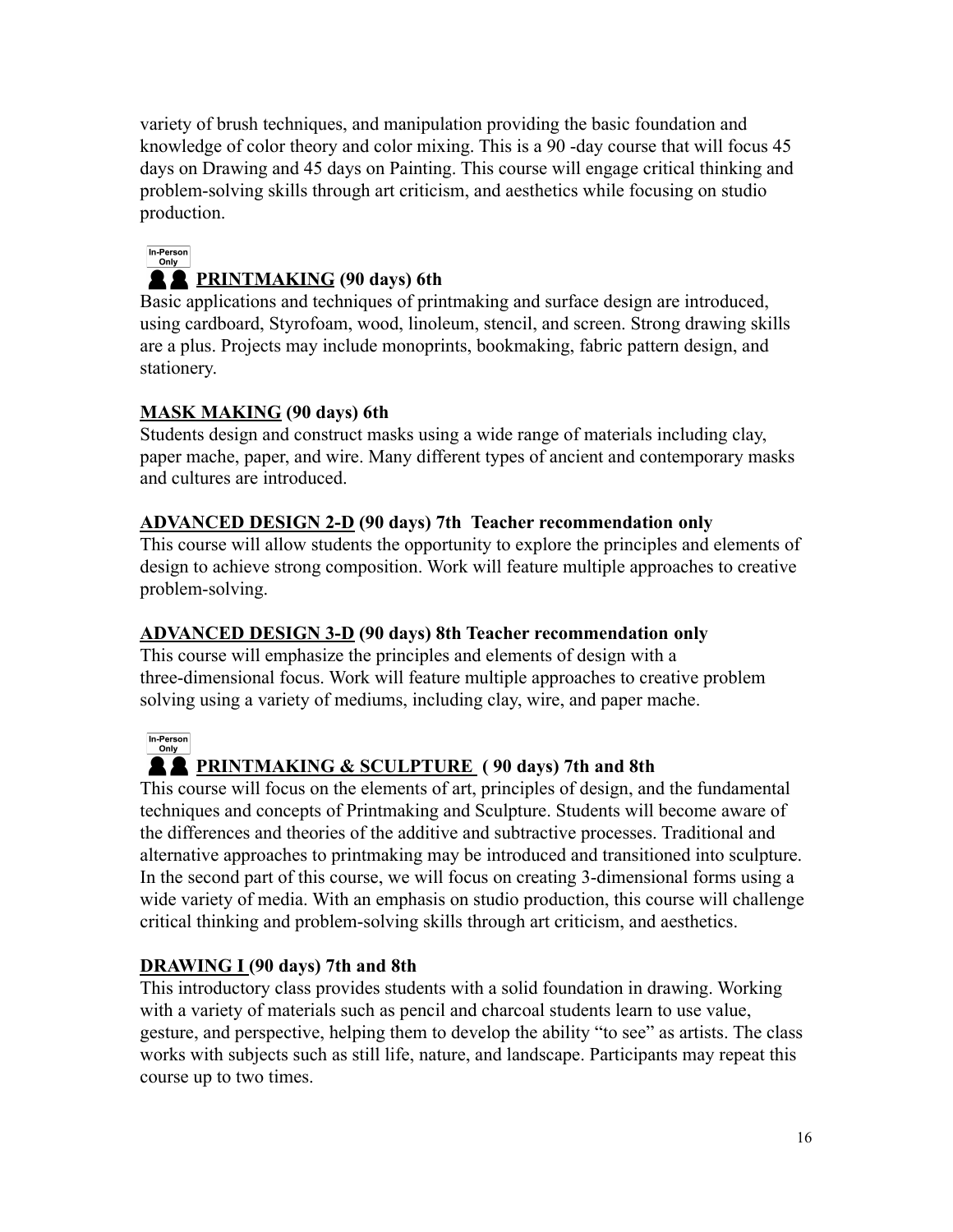#### **DRAWING II***: Prerequisite: Drawing I and* **teacher recommendation**. **(90 days) 8th**

Students continue to develop skills learned in Drawing I. Emphasis is on composition, perspective, form, and value using techniques such as stippling, shading, and cross-hatching. This course will help students refine their control of the medium. Participants may repeat this course up to two times.

#### **PAINTING I (90 days) 7th and 8th**

In this painting fundamentals course, students will study color theory, experiment with various brush techniques, and use water-based paints. This course provides a solid foundation, allowing students to develop confidence in the medium.

#### **PAINTING II** – *Prerequisite: Painting I and teacher recommendation(90 days) 8th*

Students will take their painting ability to a more advanced level. Knowledge of color theory, color mixing, paintbrush manipulation, and good drawing skills are helpful in creating successful painting compositions.

#### **POTTERY I (90 days) 7th and 8th**

This course is an introduction to the versatile, organic material of clay. Students will build functional and decorative pots using traditional hand-building techniques, such as pinch, coil, and slab. Pots will be glazed and fired in a kiln. A study of local craft traditions will also be included.

#### **POTTERY II** – *Prerequisite: Pottery I and teacher recommendation* **(90 days) 8th**

Further explore pottery and clay, using the potter's wheel and advanced hand-building techniques. A detailed study of glazes, form, and local potters will be included.

#### **SCULPTURE I (90 days) 7th and 8th**

Create three-dimensional forms using a wide variety of media such as paper, wood, clay, wire, plaster, paper mâché, or fabric. Basic design principles and art history are incorporated throughout the course.

#### **SCULPTURE II (90 days)** – *Prerequisite: Sculpture 1 and teacher recommendation. 8th*

<span id="page-16-0"></span>Using skills addressed in Sculpture I, students will further explore the third dimension by creating sculptural forms with more complex structures and themes.



#### **Dance**

#### **CHOREOGRAPHY (90 days) 6th or 7th and 8th**

This course will involve 21st Century Learning Goals and to give students optimal opportunities to create products using dance skills and choreographic processes with real-world applications.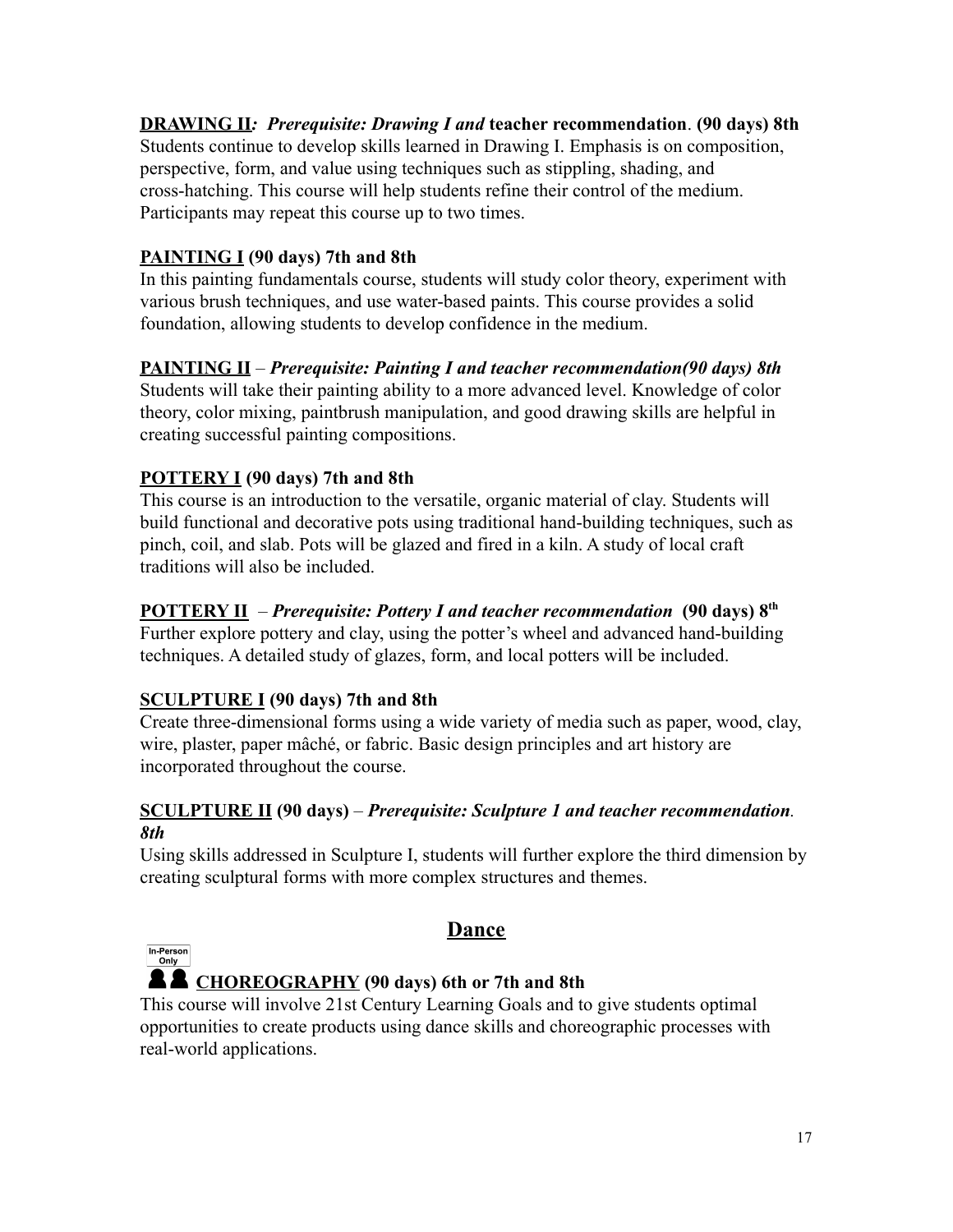#### **MODERN I (90 days) 6th or 7th and 8th**

Students explore basic improvisation and composition as it relates to modern dance. The skills of the early pioneers of modern dance are also part of this elective.

#### In-Person **MODERN II (90 days)** *Prerequisite-Modern Dance I* **6th or 7th and 8th**

This technique course offers a more intensive study of the skills introduced in Modern I. Performance opportunities will be provided.

#### In-Person **MODERN III (90 days)-***Prerequisite-Modern II and/or audition* **7th and 8th** This semester-long course is a continuation of Modern Dance II. Serious exploration of the craft of improvisation and collaboration is expected. This course builds upon Global Connections themes and encourages dancers to explore dance as a social phenomenon with the power to bring people of diverse backgrounds together for a common purpose. Performance opportunities are provided for this and all upper-level dance courses.

# **Theatre**

<span id="page-17-0"></span>

# **INTRODUCTION TO ACTING** (90 days) 6th

Students learn the fundamentals of acting and improvisation while gaining performance experience. Audition techniques, plot structure, short scenes, and the production of a one-act play are included. *No after-school rehearsals are required.*



# **TECHNICAL THEATRE I (90 days) 6th**

Students are trained in the behind-the-scenes work in theatre, including, but not limited to, stage lighting, sound, and scenic design. This is an exploratory-level course.



# **TECHNICAL THEATRE II (90 days) 7th and 8th**

Students research and design productions, and the final project is the mounting and running of an actual production. Students have further opportunities to study stage lighting, scenic design, and sound in depth. *Some after-school rehearsals may be involved*.

In-Person

#### **A 2** VIDEO PRODUCTION & NEWS/INTRODUCTION TO BROADCAST

**JOURNALISM (90 days) 6th or 7th and 8th Offered to students enrolled in T.V. Production** This course is designed to introduce students to the broadcast journalism industry and the dynamic world of television studio production. Students will analyze and criticize mass media communication through the perspective of the humanities. A significant goal of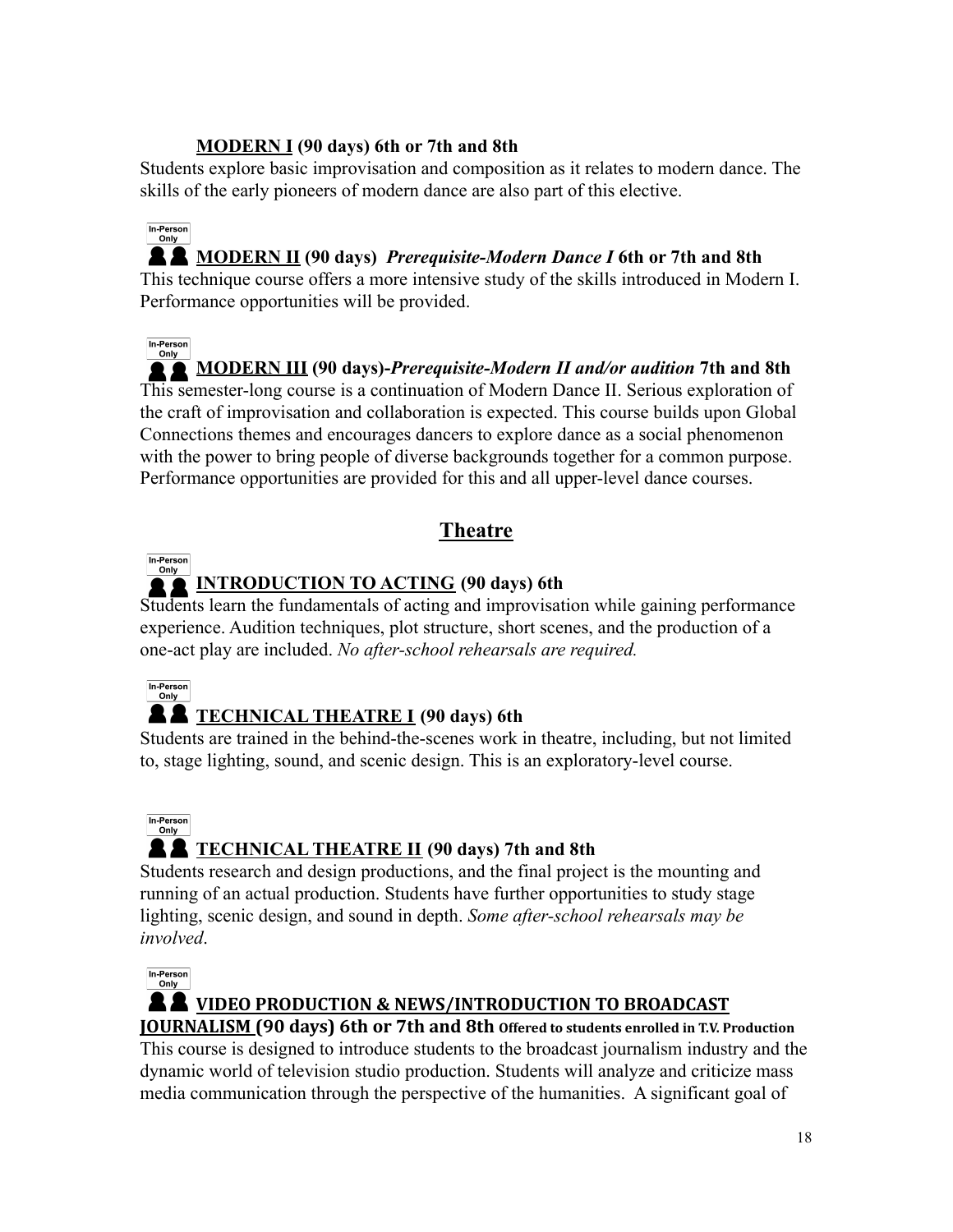the course is to prepare students to produce a news show. Students will learn how to conduct interviews, research, and write informative, newsworthy stories that will prepare them for the in-depth course at the high school level. Integration with high school and broadcast companies across the community are also one of the course's initiatives. Finally, a goal of this course is to promote a positive school climate by delivering good news, conducting purposeful interviews, and producing quality fieldwork from around the school community to peers, parents and community members. *May be repeated by approval only.*

In-Person

#### **DRAMA PRODUCTION (90 days) 7th and 8th**

An intensive hands-on theatre course for the student who is interested in the total production process as well as in acting. Public and community performances of the productions may be included in this course. Some after school and weekend rehearsals/performances may be involved.

# **Music**

#### <span id="page-18-0"></span>**EVOLUTION OF AMERICAN MUSIC (90 days) 7th and 8th**

Through creating, performing, moving, reading, analyzing, and comparing, students will immerse themselves deeply into various genres and styles of music throughout the decades of American History. Students enrolling in this course will use various media to engage in and create music in various styles including Western Classical, Musical Theater, and American Popular Music. Students will also use various musical instruments and technology, to create and perform musical works, while also expanding skills in music theory, reading, composition, and notation. Students interested in all styles of music, who wish to apply such knowledge through enhancing their music reading skills, performance abilities, and overall musicianship should take this course.

#### **MUSIC THEATRE (90 days) 7th and 8th**

Students will learn the origins of Musical Theater, the names of other art forms that some musical theater stories are based, how to work together in a cooperative setting to perform an example of musical theater, how to create and perform musical theater enhance other areas of a person's life, and what are the criteria we can use to evaluate works in musical theater.

#### **MUSIC TECHNOLOGY & GARAGEBAND (90 days) 6th, 7th, and 8th teacher dependent**

Students will learn about music technology through various GarageBand projects and listening activities. Each project will isolate and develop the various skills needed to record, edit, critique, arrange, and produce your own music. Students will create a Loop, Voice, Podcast, Video / Commercial, and Radio Broadcast project.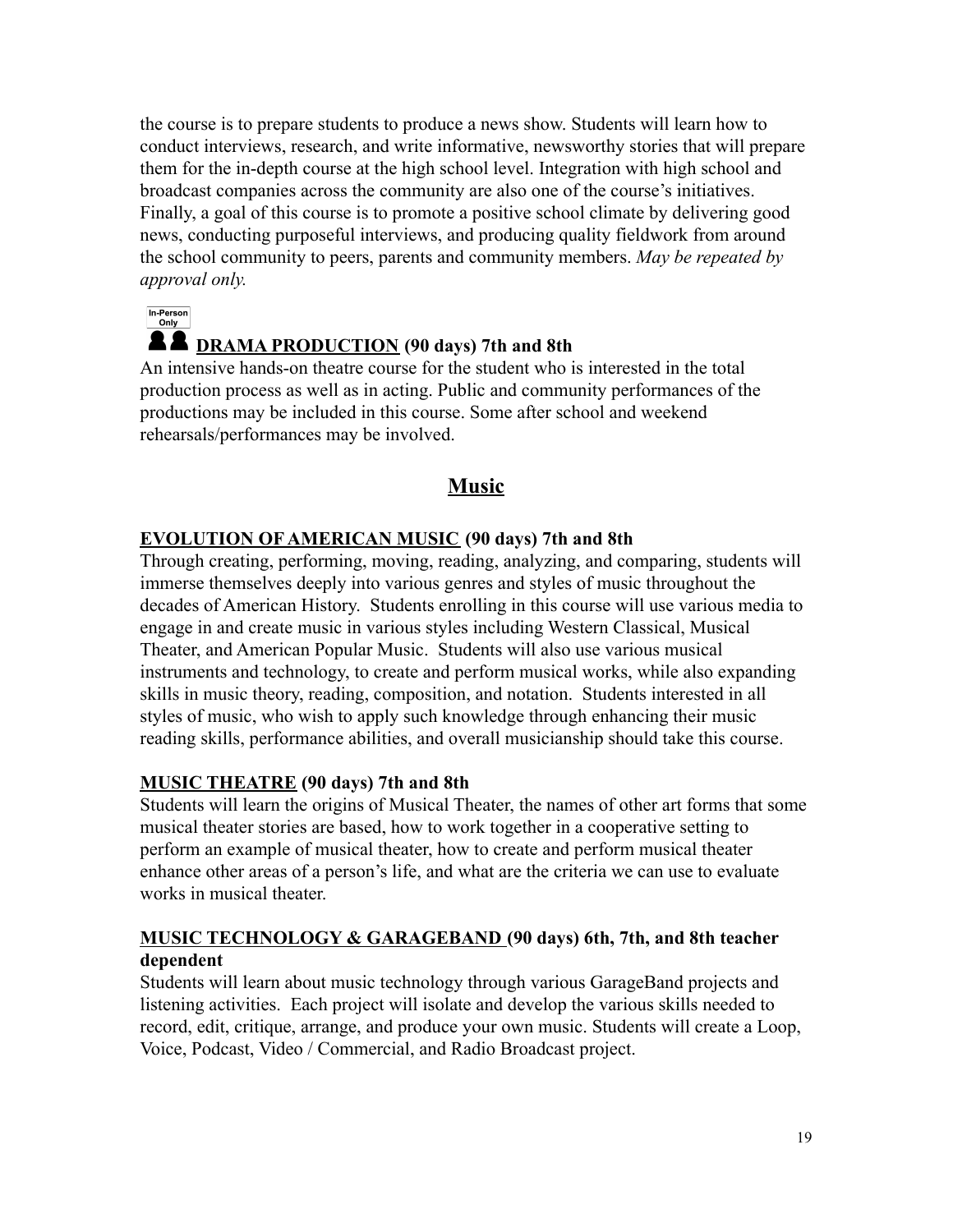#### **WORLD MUSIC (90 days) 6th grade**

World Music is an exploration of musical history and traditions from around the world. Through using various instruments and technologies, students will create, perform, study, analyze, and dance to music from different cultures.

#### **World Languages**

#### <span id="page-19-0"></span>**EXPLORATORY SPANISH (45 days) 6th grade**

Exploratory Spanish is meant to develop a student's exposure and interest in the Spanish culture and language.

#### **INTRODUCTION TO SPANISH (90 days) 7th grade**

Introduction to Spanish is designed to further advance a student's interest, proficiency, and confidence in the language. (Exploratory Spanish is not required)

#### **SPANISH I (full year) 8th grade**

Spanish I is a rigorous full-year course where a student may earn a high school credit upon successful completion of the class. Teacher recommendation needed.

#### **\*\*\*\*\*\*\*\*\*\*\*\*\*\*\*\*\*\*\***

#### **EXPLORATORY FRENCH (45 days) 6th grade**

Exploratory French is meant to develop a student's exposure and interest in the French culture and language.

#### **INTRODUCTION TO FRENCH (90 days) 7th grade**

Introduction to French is designed to further advance a student's interest, proficiency, and confidence in the language. (Exploratory French is not required)

#### **FRENCH I (full year) 8th grade**

French 1 is a rigorous full-year course where a student may earn a high school credit upon successful completion of the class. Teacher recommendation needed.

#### **\*\*\*\*\*\*\*\*\*\*\*\*\*\*\*\*\*\*\***

#### **INTRODUCTION TO MANDARIN (90 days) 7th and 8th grade**

<span id="page-19-1"></span>Introduction to Mandarin is meant to develop a student's exposure and interest in the Mandarin culture and language.

# **Leadership**

#### **STUDY SKILLS (90 days) 6th and 7th grade**

Develop life-long success skills through this engaging elective. Improve your organization and build better study habits and test-taking strategies. Learn and practice effective ways to collect data, develop research projects, take notes, and review material.